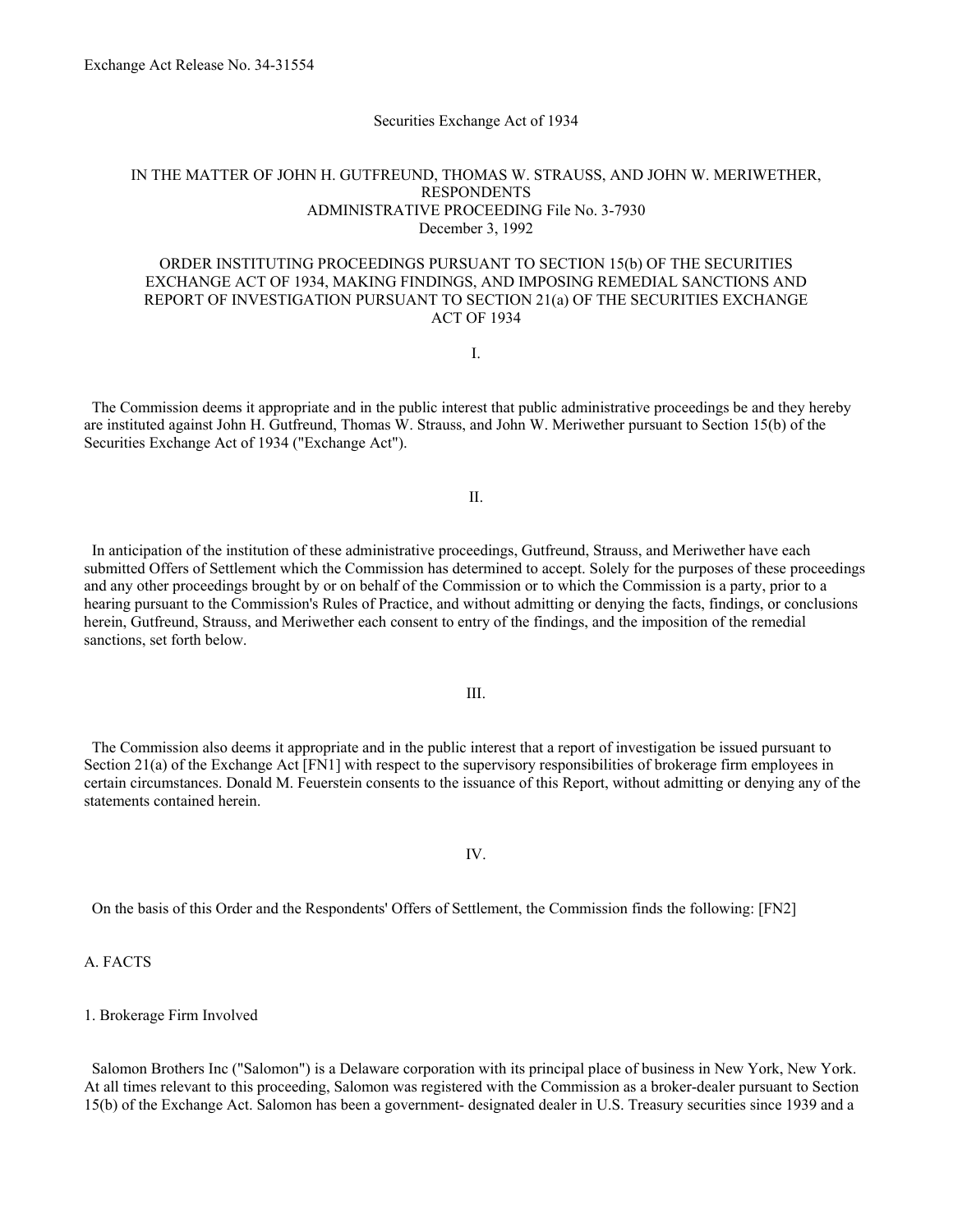primary dealer since 1961.

# 2. Respondents

John H. Gutfreund was the Chairman and Chief Executive Officer of Salomon from 1983 to August 18, 1991. He had worked at Salomon since 1953.

Thomas W. Strauss was the President of Salomon from 1986 to August 18, 1991. During that time period, Strauss reported to Gutfreund. He had worked at Salomon since 1963.

John W. Meriwether was a Vice Chairman of Salomon and in charge of all fixed income trading activities of the firm from 1988 to August 18, 1991. During that period, Meriwether reported to Strauss. During the same period, Paul W. Mozer, a managing director and the head of Salomon's Government Trading Desk, reported directly to Meriwether.

# 3. Other Individual

Donald M. Feuerstein was the chief legal officer of Salomon Inc and the head of the Legal Department of Salomon until August 23, 1991. From 1987 until August 23, 1991, the head of Salomon's Compliance Department reported directly to Feuerstein.

# 4. Summary

In late April of 1991, three members of the senior management of Salomon-- John Gutfreund, Thomas Strauss, and John Meriwether--were informed that Paul Mozer, the head of the firm's Government Trading Desk, had submitted a false bid in the amount of \$3.15 billion in an auction of U.S. Treasury securities on February 21, 1991. The executives were also informed by Donald Feuerstein, the firm's chief legal officer, that the submission of the false bid appeared to be a criminal act and, although not legally required, should be reported to the government. Gutfreund and Strauss agreed to report the matter to the Federal Reserve Bank of New York. Mozer was told that his actions might threaten his future with the firm and would be reported to the government. However, for a period of months, none of the executives took action to investigate the matter or to discipline or impose limitations on Mozer. The information was also not reported to the government for a period of months. During that same period, Mozer committed additional violations of the federal securities laws in connection with two subsequent auctions of U.S. Treasury securities.

The Respondents in this proceeding are not being charged with any participation in the underlying violations. However, as set forth herein, the Commission believes that the Respondents' supervision was deficient and that this failure was compounded by the delay in reporting the matter to the government.

5. The Submission of Two False Bids in the February 21, 1991 Five-Year U.S. Treasury Note Auction

For a considerable period of time prior to the February 21, 1991 auction, the Treasury Department had limited the maximum bid that any one bidder could submit in an auction of U.S. Treasury securities at any one yield to 35% of the auction amount. On February 21, 1991, the Treasury Department auctioned \$9 billion of five-year U.S. Treasury notes. Salomon submitted a bid in its own name in that auction at a yield of 7.51% in the amount of \$3.15 billion, or 35% of the auction amount. [FN3] In the same auction, Salomon submitted two additional \$3.15 billion bids at the same yield in the names of two customers: Quantum Fund and Mercury Asset Management. [FN4] Both accounts were those of established customers of Salomon, but the bids were submitted without the knowledge or authorization of either customer. Both bids were in fact false bids intended to secure additional securities for Salomon. Each of the three \$3.15 billion bids was prorated 54% and Salomon received a total of \$5.103 billion of the five-year notes from the auction, or 56.7% of the total amount of securities sold at that auction.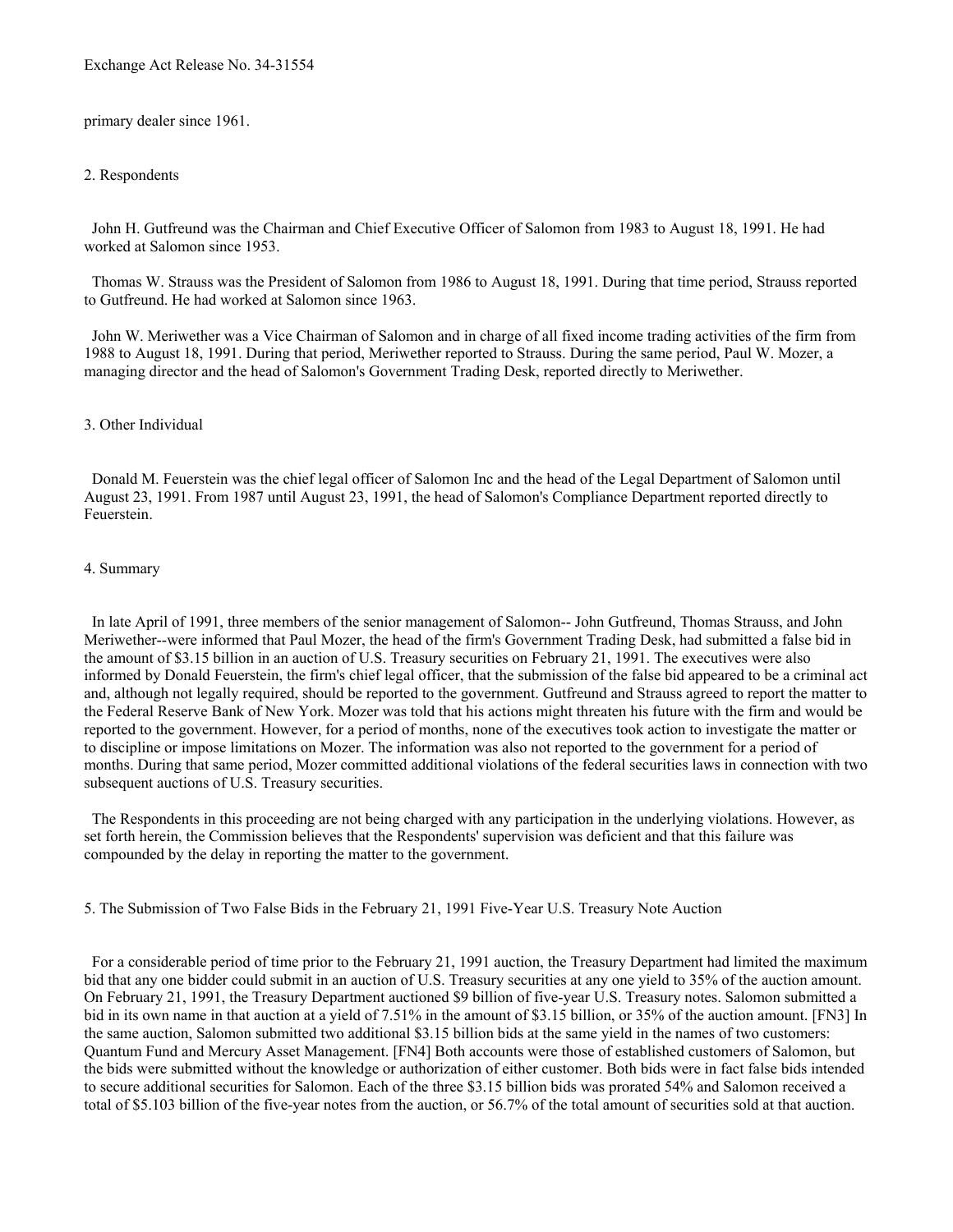After the auction results were announced, Paul Mozer, then a managing director in charge of Salomon's Government Trading Desk, directed a clerk to write trade tickets "selling" the \$1.701 billion auction allocations received in response to the two unauthorized bids to customer accounts in the names of Mercury Asset Management and Quantum Fund at the auction price. Mozer at the same time directed the clerk to write trade tickets "selling" the same amounts from those accounts back to Salomon at the same price. These fictitious transactions were intended to create the appearance that the customers had received the securities awarded in response to the unauthorized bids and had sold those securities to Salomon.

Under Salomon's internal procedures, the trade tickets written by the clerk resulted in the creation of customer confirmations reflecting the purported transactions. Mozer directed the clerk to prevent the confirmations from being sent to either Mercury Asset Management or Quantum Fund. As a result, the normal procedures of Salomon were overridden and confirmations for the fictitious transactions were not sent to either Mercury Asset Management or Quantum Fund.

6. The Submission of a bid in the February 21, 1991 Auction by S.G. Warburg and the Treasury Department's Investigation of That Bid and the Salomon False Bid

In the February 21, 1991 five-year note auction, S.G. Warburg, a primary dealer in U.S. Treasury securities, submitted a bid in its own name in the amount of \$100 million at a yield of 7.51%. The 7.51% yield was the same yield used for the unauthorized \$3.15 billion Mercury bid submitted by Salomon. At the time the bids were submitted, S.G. Warburg and Mercury Asset Management were subsidiaries of the same holding company, S.G. Warburg, PLC. Because the unauthorized Mercury bid was for the maximum 35% amount, the submission of the \$100 million bid in the name of S.G. Warburg meant that two bids had apparently been submitted by affiliated entities in an amount in excess of 35% of the auction.

The submission of the bids was noticed by officials of the Federal Reserve Bank of New York and brought to the attention of officials of the Treasury Department in Washington, D.C. The Treasury Department officials did not know that one of the bids had been submitted by Salomon without authorization from Mercury. Because the bids were to be significantly prorated, officials of the Treasury Department decided not to reduce the amount of either bid for purposes of determining the results of the February 21, 1991 auction. The Treasury Department began to review whether the relationship between S.G. Warburg and Mercury Asset Management was such that the bids should be aggregated for determination of how the 35% limitation should be applied to those entities in future auctions.

After reviewing facts concerning the corporate relationship between Mercury Asset Management and S.G. Warburg, the Treasury Department determined to treat the two firms as a single bidder in future auctions of U.S. Treasury securities. The Treasury Department conveyed that decision in a letter dated April 17, 1991 from the Acting Assistant Commissioner for Financing to a Senior Director of Mercury Asset Management in London. The April 17 letter noted that a \$3.15 billion bid had been submitted by Salomon on behalf of Mercury Asset Management in the five-year U.S. Treasury note auction on February 21, 1991, and that S.G. Warburg had also submitted a bid in the same auction, at the same yield, in the amount of \$100 million. The letter noted that Mercury Asset Management and S.G. Warburg were subsidiaries of the same holding company and stated that the Treasury Department would thereafter "treat all subsidiaries of S.G. Warburg, PLC as one single entity for purposes of the 35 percent limitation rule." Copies of the letter were sent to Mozer and to a managing director of S.G. Warburg in New York.

7. Receipt of the April 17, 1991 Treasury Department Letter by Salomon

Mozer received the April 17 letter during the week of April 21, 1991. On April 24, he spoke with the Senior Director at Mercury Asset Management who had also received the April 17 letter. Mozer told the Senior Director that the submission of the \$3.15 billion bid in the name of Mercury Asset Management was the result of an "error" by a clerk who had incorrectly placed the name of Mercury on the tender form. Mozer told the Senior Director that he was embarrassed by the "error," which he said had been "corrected" internally, and he asked the Senior Director to keep the matter confidential to avoid "problems." The Senior Director indicated that such a course of action would be acceptable. The Mercury Senior Director was not aware that the submission of the bid was an intentional effort by Salomon to acquire additional securities for its own account.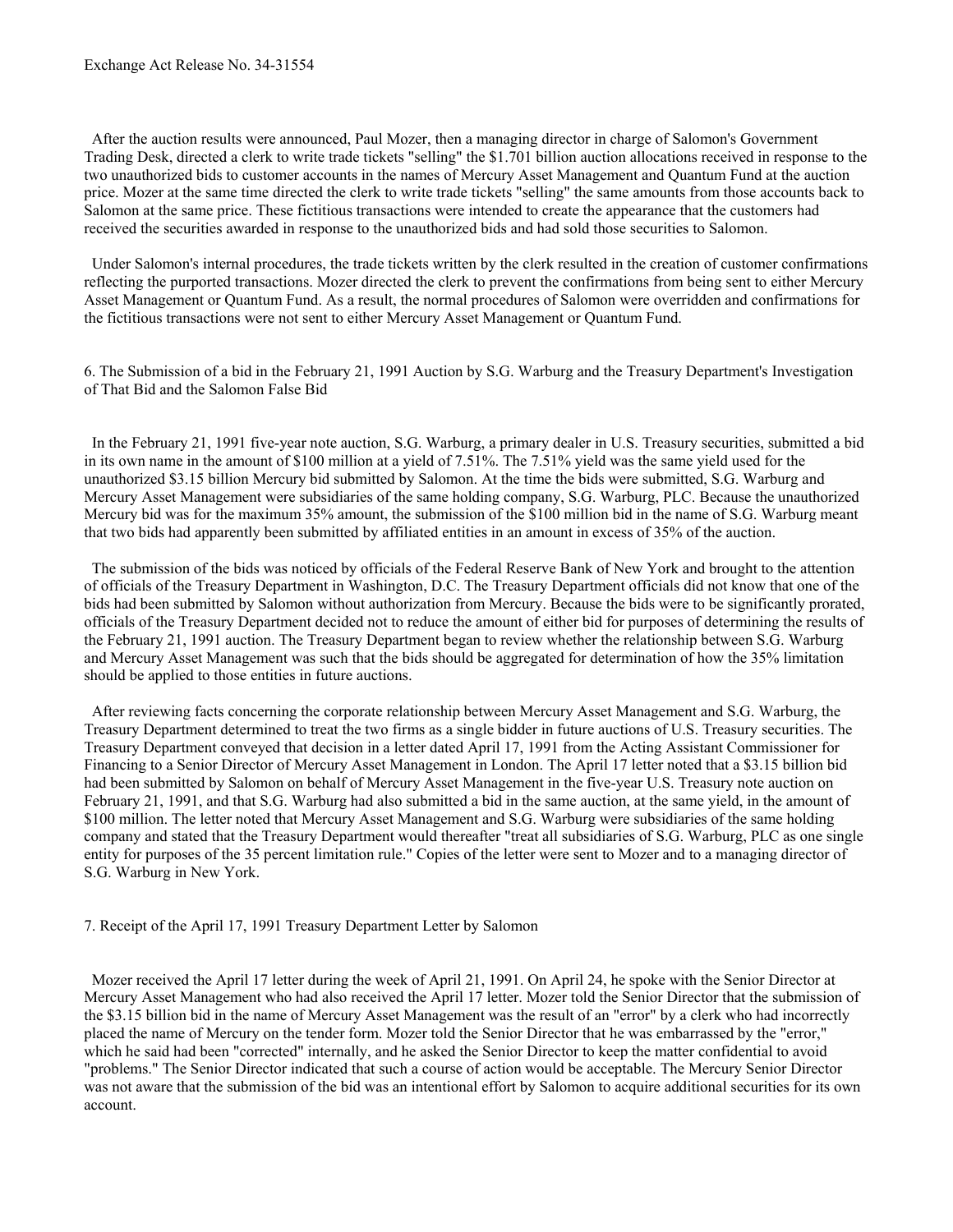#### 8. Mozer's Disclosure to John Meriwether of the Submission of One False Bid

Mozer then went to the office of John Meriwether, his immediate supervisor, and handed him the April 17 letter. When Meriwether was finished reading the letter, Mozer told him that the Mercury Asset Management bid referred to in the letter was in fact a bid for Salomon and had not been authorized by Mercury. After expressing shock at Mozer's conduct, Meriwether told him that his behavior was career-threatening, and he asked Mozer why he had submitted the bid. Mozer told Meriwether that the Government Trading Desk had needed a substantial amount of the notes, that there was also demand from the Government Arbitrage Desk for the notes, and that he had submitted the false bid to satisfy those demands.

Meriwether then asked Mozer if he had ever engaged in that type of conduct before or since. Mozer responded that he had not. Meriwether told Mozer that he would have to take the matter immediately to Thomas Strauss. Mozer then told Meriwether of his conversation with the Mercury Senior Director in which he had told that individual that the bid was an "error" and had asked him to keep the matter confidential. Meriwether listened to Mozer's description of the conversation, but did not respond. He then gave the letter back to Mozer and Mozer left the office.

#### 9. Discussions Among Senior Management

Meriwether then called Thomas Strauss. Strauss was not in, but he returned Meriwether's call later that day. Meriwether told Strauss that Mozer had informed him that he had submitted an unauthorized customer bid in an auction of U.S. Treasury securities. Strauss indicated that they should meet to discuss the matter first thing the next morning.

Meriwether met with Strauss at 9:15 a.m. the following morning, April 25, in Strauss' office. Prior to the meeting, Strauss had arranged for Donald Feuerstein, the firm's chief legal officer, to attend, and Feuerstein was in Strauss' office when Meriwether arrived. Meriwether began the meeting by describing his conversation with Mozer the previous day. He told Strauss and Feuerstein that Mozer had come to him and had informed him that he had submitted an unauthorized customer bid in an auction of U.S. Treasury securities. He said that he had informed Mozer that his conduct was career- threatening and that Mozer had denied that he had ever before or since engaged in that type of conduct. He indicated that Mozer had received a letter from the Treasury Department inquiring about the bid and that Mozer had shown him a copy of that letter. Meriwether also reported that Mozer had said that he had submitted the bid to satisfy demand for the securities from the Government Trading Desk and from Salomon's Government Arbitrage Desk. Finally, he told Strauss and Feuerstein that Mozer had informed him that he had contacted an individual at Mercury Asset Management who had also received the letter from the Treasury Department. Meriwether indicated that Mozer had told that individual that the submission of the bid was an error, and had attempted to persuade him not to inform the government of that fact.

When Meriwether was finished, Feuerstein said that Mozer's conduct was a serious matter and should be reported to the government. Feuerstein asked to see a copy of the April 17 letter. Meriwether returned to the trading floor and retrieved the letter from Mozer. He then returned to Strauss' office and provided the letter to Feuerstein. After some discussion about the letter, Strauss said he wanted to discuss the matter with Gutfreund, who was then out of town, and the meeting ended.

A meeting was then held early the following week, on either Monday, April 29 or Tuesday, April 30, with Gutfreund. The meeting was attended by Meriwether, Feuerstein, Strauss and Gutfreund and was held in Strauss' office. Meriwether summarized his conversation with Mozer. Meriwether also indicated that he believed that the incident was an aberration and he expressed his hope that it would not end Mozer's career at Salomon.

After Meriwether's description, Feuerstein told the group that he believed that the submission of the false bid was a criminal act. He indicated that, while there probably was not a legal duty to report the false bid, he believed that they had no choice but to report the matter to the government. The group then discussed whether the bid should be reported to the Treasury Department or to the Federal Reserve Bank of New York. The hostile relationship that had developed between Mozer and the Treasury Department over the adoption of the 35% bidding limitation in the Summer of 1990 was noted, as was the role of the Federal Reserve Bank of New York as Salomon's regulator in the area of U.S. Treasury securities, and the group concluded that the preferable approach would be to report the matter to the Federal Reserve Bank of New York. The meeting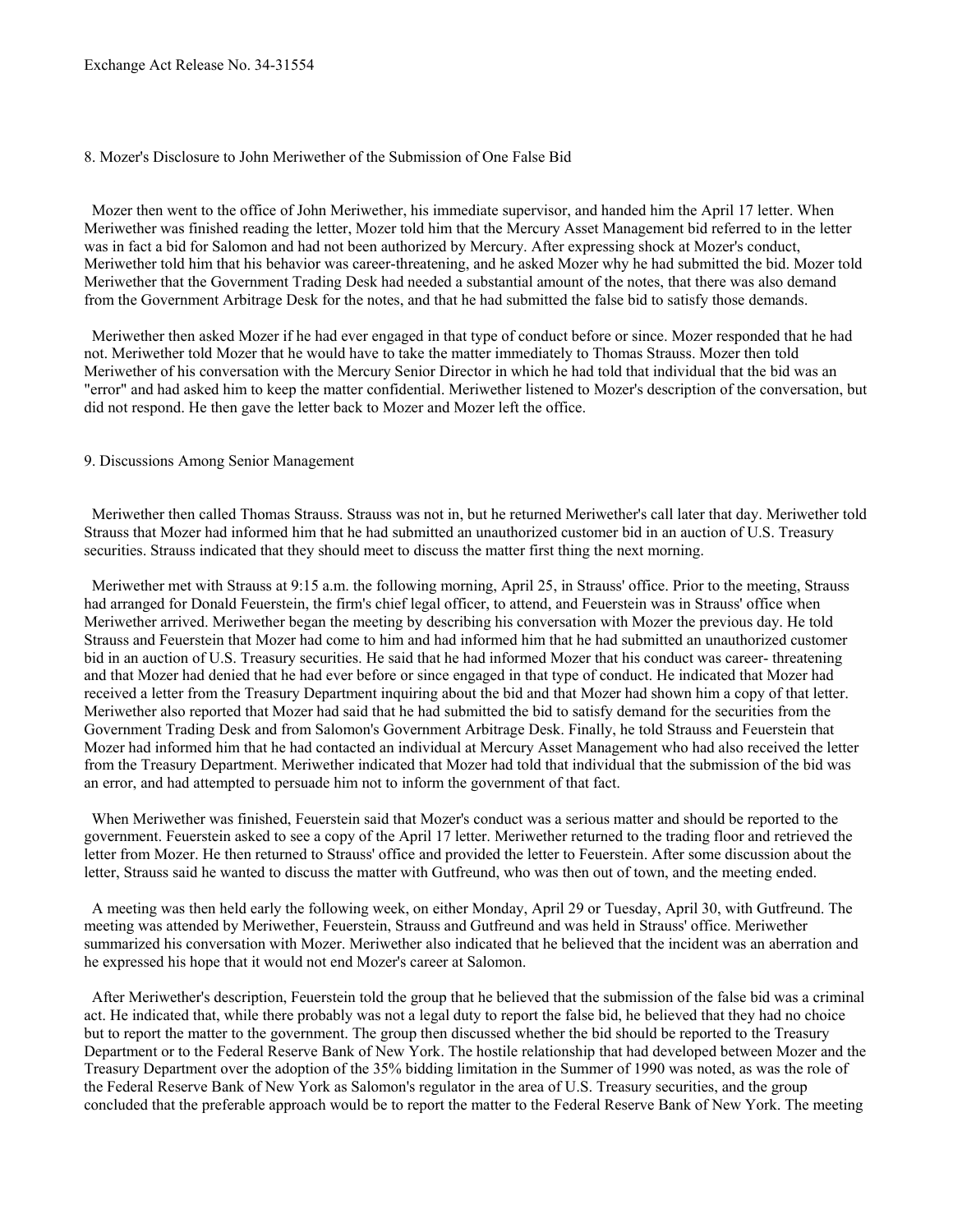#### then ended.

At the conclusion of the meeting, each of the four executives apparently believed that a decision had been made that Strauss or Gutfreund would report the false bid to the government, although each had a different understanding about how the report would be handled. Meriwether stated that he believed that Strauss would make an appointment to report the matter to Gerald Corrigan, the President of the Federal Reserve Bank of New York. Feuerstein stated that he believed that Gutfreund wanted to think further about how the bid should be reported. He then spoke with Gutfreund the next morning. Although the April 17 letter had been sent from the Treasury Department, Feuerstein told Gutfreund that he believed the report should be made to the Federal Reserve Bank of New York, which could then, if it wanted, pass the information on to the Treasury Department. Strauss stated that he believed that he and Gutfreund would report the matter in a personal visit with Corrigan, although he believed that Gutfreund wanted to think further about how the matter should be handled. Gutfreund stated that he believed that a decision had been made that he and Strauss, either separately or together, would speak to Corrigan about the matter.

Aside from the discussions referred to above regarding reporting the matter to the government, there was no discussion at either meeting in late April about investigating what Mozer had done, about disciplining him, or about placing limits on his activities. [FN5] There was also no discussion about whether Mozer had acted alone or had been assisted by others on the Government Trading Desk, about whether false records had been created, about the involvement of the Government Arbitrage Desk, which Mozer had said had sought securities from the auction, or about what had happened with the securities obtained pursuant to the bid. Similarly, there was no discussion about whether Salomon had violated the 35% bidding limitation by also submitting a bid in its own name. [FN6]

For almost three months, no action was taken to investigate Mozer's conduct in the February 21 auction. That conduct was investigated only after other events prompted an internal investigation by an outside law firm, as is discussed below. During the same period, no action was taken to discipline Mozer or to place appropriate limitations on his conduct. Mozer's employment by Salomon was terminated on August 9, 1991, after an internal investigation had discovered that he had been involved in additional improper conduct.

Each of the four executives who attended the meetings in late April placed the responsibility for investigating Mozer's conduct and placing limits on his activities on someone else. Meriwether stated that he believed that, once he had taken the matter of Mozer's conduct to Strauss and Strauss had brought Feuerstein and Gutfreund into the process, he had no further responsibility to take action with respect to the false bid unless instructed to do so by one of those individuals. Meriwether stated that he also believed that, though he had the authority to recommend that action be taken to discipline Mozer or limit his activities, he had no authority to take such action unilaterally. Strauss stated that he believed that Meriwether, who was Mozer's direct supervisor, and Feuerstein, who was responsible for the legal and compliance activities of the firm, would take whatever steps were necessary or required as a result of Mozer's disclosure. Feuerstein stated that he believed that, once a report to the government was made, the government would instruct Salomon about how to investigate the matter. Gutfreund stated that he believed that the other executives would take whatever steps were necessary to properly handle the matter. According to the executives, there was no discussion among them about any action that would be taken to investigate Mozer's conduct or to place limitations on his activities.

# 10. Violations After Disclosure by Mozer to Management

After Mozer's disclosure of one unauthorized bid on April 24, 1991, he submitted two subsequent unauthorized bids in auctions of U.S. Treasury securities.

# a. The April 25, 1991 Five-Year U.S. Treasury Note Auction

**\*7** On April 25, 1991, the U.S. Treasury auctioned \$9 billion of five-year U.S. Treasury notes. Salomon submitted a bid in that auction for \$3 billion, just under the maximum 35% amount of \$3.15 billion. Salomon also submitted a \$2.5 billion bid in the name of Tudor Investment Corporation ("Tudor"). A bid of only \$1.5 billion had been authorized by Tudor, however, and the tender form submitted by Salomon was thus false in the amount of \$1 billion. The bid by Salomon in its own name and the unauthorized portion of the Tudor bid totalled \$4 billion, or 44.4% of the auction amount.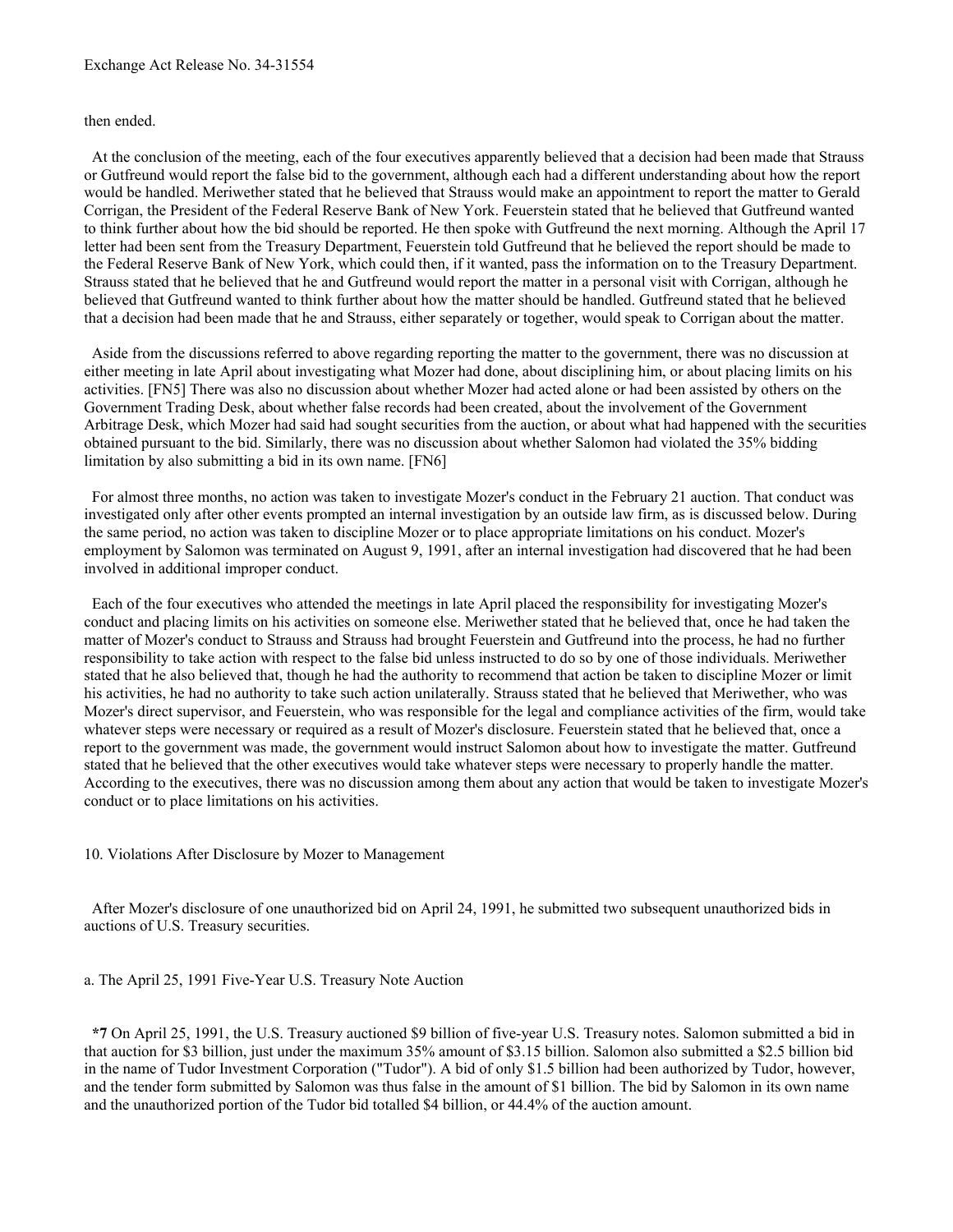The \$2.5 billion bid on behalf of Tudor was prorated 84% and \$2.1 billion of five-year notes was awarded in response to the bid. Trade tickets were written providing the entire \$2.1 billion auction allocation to Tudor after the auction. At Mozer's instruction, a trade ticket was then written "selling" \$600 million of the notes back to Salomon on the auction day at the auction price. The five-year notes were "sold" from Tudor to Salomon at the auction price even though the price of the notes had risen above that price by the time of the transaction.

b. The May 22, 1991 Two-Year U.S. Treasury Note Auction

On May 22, 1991, the U.S. Treasury auctioned \$12.255 billion of two-year U.S. Treasury notes. Salomon submitted a \$2 billion bid in that auction on behalf of Tiger Management Corporation ("Tiger"). A bid of only \$1.5 billion had been authorized by Tiger, and the tender form submitted by Salomon was thus false in the amount of \$500 million.

The \$2 billion bid submitted on behalf of Tiger was accepted in full. After the auction results were announced, Tiger was provided with \$1.5 billion of the \$2 billion allocation provided in response to its bid. The remaining \$500 million was not provided to Tiger but was transferred internally to a proprietary trading account on the Government Trading Desk at Salomon.

Prior to the auction on May 22, 1991, Mozer had decided that the firm should accumulate a long position in the two-year notes prior to the auction. He communicated that decision to the individual then trading two-year notes on the Government Trading Desk. Consistent with that trading decision, at 12:30 p.m. on May 22, 1991, Salomon had a net long position in the two-year notes of \$485 million. Salomon failed to disclose that position, however, on its tender form submitted in the auction, as required by the auction rules. The tender form falsely stated that Salomon had a net position of less than \$200 million in the notes as of 12:30 p.m. on the auction day.

With the securities received in response to its own bid, the \$500 million of notes received in response to the unauthorized portion of the Tiger bid, and the extra \$485 million received as a result of the failure accurately to disclose the firm's net long position, Salomon received a total of \$5.185 billion of the two-year notes from the auction, or 42.3% of the auction amount.

The activities described above with respect to the April 25, 1991 and the May 22, 1991 auctions of U.S. Treasury securities violated Sections 10(b) and 17(a) of the Exchange Act and Rules 10b-5, 17a-3, and 17a-4 thereunder. There is no evidence that the respondents or Feuerstein knew of the submission of the false bids in the February 21, April 25 and May 22, 1991 auctions.

11. The Delay In Reporting the False Bid to the Government

There was no disclosure to the government of the false bid in the February 21, 1991 auction prior to August 9, 1991, when the results of the internal investigation were first made public.

In mid-May, after it had become clear to Feuerstein that the false bid had not yet been reported, Feuerstein met with Gutfreund and Strauss and urged them to proceed with disclosure as soon as possible. He was told by both that they still intended to report the matter. Feuerstein also learned from the in-house attorney who worked with the Government Trading Desk of a proposal by Mozer that Salomon finance in excess of 100% of the amount of the two-year U.S. Treasury notes auctioned on May 22, 1991. [FN7] Feuerstein expressed his disapproval of the proposal to the attorney. Feuerstein believed that Mozer's support for this proposal, his submission of the unauthorized bid in the February auction, and his conduct during the Summer of 1990 which led to the adoption of the 35% bidding limitation combined to indicate that he had an "attitudinal problem." Prior to leaving for Japan on May 23, 1991, Feuerstein spoke with Strauss and conveyed these concerns to him. He also again discussed with Strauss his belief that the bid should be reported to the government as soon as possible. Feuerstein also spoke with Gutfreund in early June and again urged him to report the matter to the government.

Strauss and Gutfreund also discussed the matter of reporting the bid on several occasions during this period. On at least one occasion, Strauss also urged Gutfreund to decide how to handle the matter and to proceed with disclosure to the government.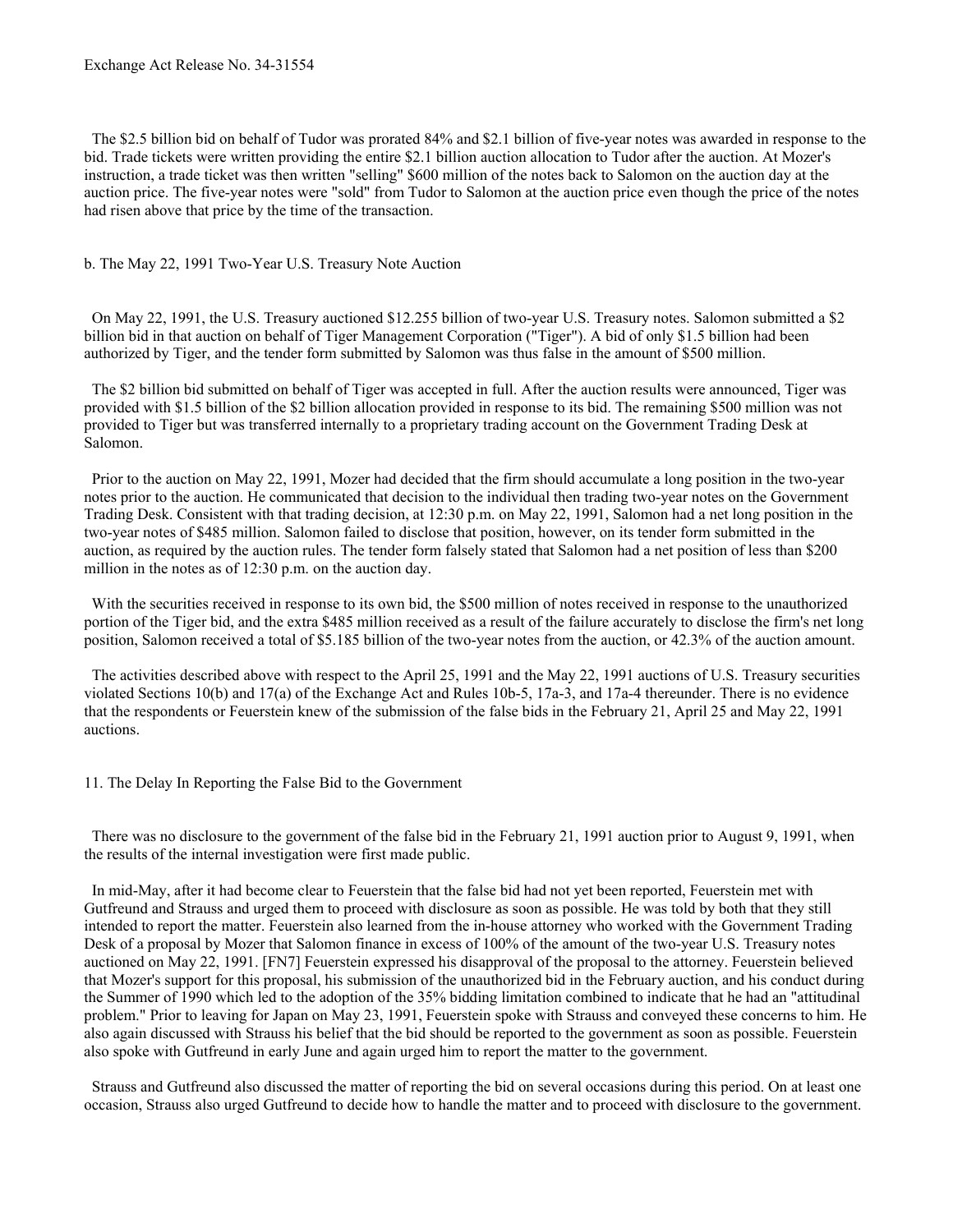Gutfreund indicated on these occasions that he still intended to report the false bid to the government. Gutfreund stated that he believed, however, that the false bid was a minor aberration, and that the reporting of the bid was not a matter of high priority.

As noted above, in the auction on May 22, 1991 for two-year U.S. Treasury notes, Salomon and two customers bid for and received approximately 86% of the two-year notes. On May 23, reports appeared in the press concerning rumors of a possible "squeeze" in the May two-year issue. On May 30, press reports mentioned Salomon by name in connection with a rumored short squeeze in the two-year notes.

In early June, Strauss spoke by telephone with a senior official of the Treasury Department. Strauss told the official that the firm was aware of the Department's interest in the May 22, 1991 auction and was willing to discuss the matter with the Department. Following Strauss' call, Gutfreund arranged to meet with officials of the Treasury Department to discuss Salomon's role in the May 22, 1991 auction.

On June 10, 1991, Gutfreund met with an Under Secretary of the Treasury and other Treasury Department officials in Washington, D.C. During the meeting, Gutfreund told the Treasury Department officials that he believed that the firm had acted properly in connection with the May 22, 1991 auction, and he indicated that the firm would cooperate with any inquiries by the Department into the matter. While the focus of the discussion at the meeting was the May 22, 1991 auction, Gutfreund did not disclose to the Treasury Department officials that he knew that a false bid had been submitted in the February 21, 1991 five-year note auction by the head of the firm's Government Trading Desk, the same individual responsible for the firm's activities in connection with the May two-year note issue.

On June 19, Meriwether, Strauss and Gutfreund met to discuss the allegations concerning the May 22, 1991 two-year note auction. At that meeting, Strauss and Gutfreund decided that disclosure of the unauthorized customer bid in the February 21, 1991 auction should be delayed until more information could be obtained about Salomon's activities in the May two-year note auction. No decision was made about how much time should elapse before a report was made. While Gutfreund and Strauss were under the general impression that someone in the legal department was reviewing the May 22, 1991 auction, there was not any discussion about any specific efforts or inquiries that would have to be undertaken before a report could be made. There were also no efforts or inquiries underway at that time to investigate Mozer's conduct in the February 21, 1991 auction. Feuerstein was not informed of or present at the meeting and was not informed of the decision to delay the disclosure.

For the next several weeks, there was not any further consideration of reporting the unauthorized bid in the February 21, 1991 auction to the government. Some discussion about limiting Mozer's activities did occur in late June with respect to the auction for June two-year U.S. Treasury notes. On the day of the auction, Strauss and Gutfreund told Mozer that he should not bid in an aggressive or high-profile manner in the auction because of the attention which had been focused on Salomon's role in the May two-year auction.

# 12. The Internal Investigation

In early July, Salomon retained a law firm to conduct an internal investigation of the firm's role in the May 22, 1991 twoyear note auction. On July 2, a lawyer with that law firm had received a call from the general counsel of a brokerage firm who indicated that an FBI agent and a representative from the Antitrust Division of the Department of Justice had made a request to speak with representatives of the firm about the May two-year note auction. Before agreeing to be retained by the firm, the lawyer indicated that he wished to determine whether Salomon, which was a regular client of the firm, also wanted representation in connection with the matter. The lawyer then spoke with employees of Salomon and was told that Salomon might wish to be represented in connection with the matter and that the firm should hold itself available. Prior to that time, in late June of 1991, Salomon had received inquiries from the Commission and from another government agency concerning activities in the two-year U.S. Treasury notes auctioned on May 22, 1991. Several days after the lawyer contacted Salomon, Feuerstein decided to retain the law firm and directed that it begin an internal investigation of the firm's activities in the May 22, 1991 two-year note auction.

At the time the law firm was retained, it was asked only to investigate facts concerning the May two-year notes. The law firm was not informed of the false bid submitted in the February 21, 1991 auction. On July 8, attorneys from the law firm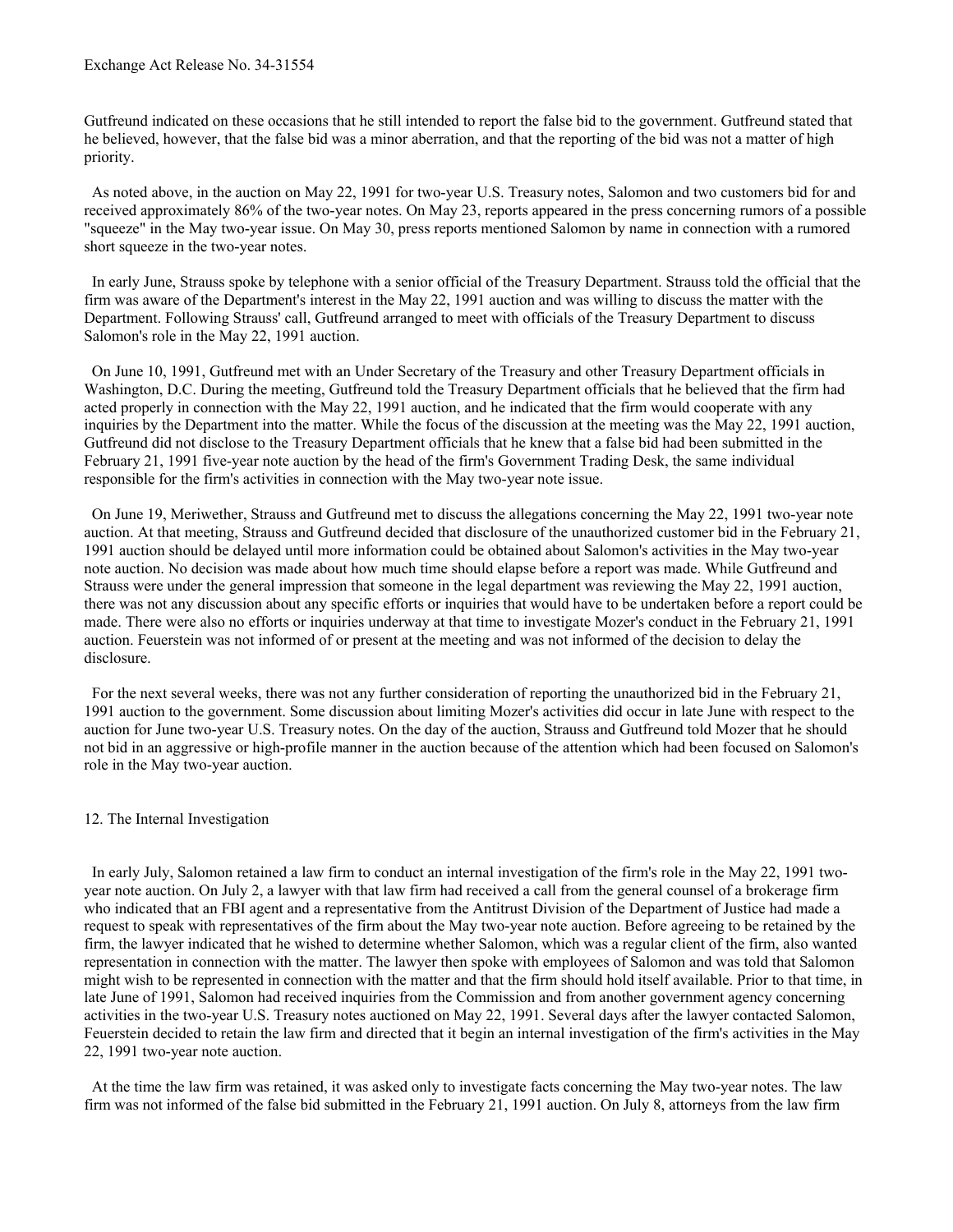began interviewing employees on the Government Trading Desk at Salomon. The interviews were attended by several attorneys from the law firm and by the in-house attorney working with the Government Trading Desk. Sometime during the week of July 8, the attorneys learned that one of Salomon's customers in the May two-year note auction, Tiger Management Corporation, had apparently sold \$500 million of a \$2 billion auction award to Salomon on the day of the auction at the auction price, and that trade tickets for the transaction did not exist.

On July 12, attorneys from the law firm interviewed Thomas Murphy, who was then the head trader on the Government Trading Desk. In connection with questions about customer authorization for the \$500 million portion of the \$2 billion Tiger award sold to Salomon on the day of the auction, Murphy was asked whether there had been similar types of problems in the past. Murphy said that he could not answer the question without speaking to the Salomon attorney who was present. Murphy and the attorney then left the room. When they returned, Murphy did not answer the question but continued with the interview.

When the interview was over, Feuerstein met with the attorneys from the law firm for a previously-scheduled status meeting. During that meeting, Feuerstein and the attorneys discussed the questions concerning authorization for the \$500 million portion of the Tiger award. Feuerstein then informed the attorneys that Salomon had submitted an unauthorized customer bid in the February 21, 1991 five-year note auction. The attorneys and Feuerstein agreed that the scope of the internal investigation should be broadened, and a decision was made that the law firm would expand the investigation to include a review of all auctions for U.S. Treasury notes and bonds since the July 1990 adoption by the Treasury Department of a 35% bidding limitation. [FN8]

On the following Monday, July 15, the attorneys from the law firm began the expanded internal investigation agreed upon at the meeting. During the review that was conducted between July 15 and early August, the law firm discovered a \$1 billion false bid in the December 27, 1990 auction of four-year U.S. Treasury notes, a second \$3.15 billion false bid in the February 21, 1991 auction, a \$1 billion false bid in the February 7, 1991 auction of thirty-year U.S. Treasury bonds, [FN9] the failure to disclose the \$485 million when-issued position in the May 22, 1991 auction, and questions concerning customer authorization for the bid submitted in the name of Tudor in the April 25, 1991 auction. [FN10] The results of the internal investigation were reported to Feuerstein on August 6 and to other members of senior management of Salomon, including Gutfreund, Strauss, and Meriwether, on August 7. [FN11]

On August 9, 1991, after consultation with and review by outside counsel, Salomon issued a press release stating that it had "uncovered irregularities and rule violations in connection with its submission of bids in certain auctions of Treasury securities." The release described several of the violations and stated that Salomon had suspended two managing directors on the Government Trading Desk and two other employees.

In telephone conversations on August 9, 1991 in which they reported on the results of the internal investigation, Gutfreund and Strauss disclosed to government officials for the first time that the firm had known of a false bid in a U.S. Treasury auction since late April of 1991. On August 14, 1991, Salomon issued a second press release which publicly disclosed for the first time that Gutfreund, Strauss and Meriwether had been "informed in late April by one of the suspended managing directors that a single unauthorized bid had been submitted in the February 1991 auction of five-year notes."

On Sunday, August 18, at a special meeting of the Board of Directors of Salomon Inc, Gutfreund and Strauss resigned their positions with Salomon and Salomon Inc, and Meriwether resigned his position with Salomon. On August 23, 1991, Feuerstein resigned his position as Chief Legal Officer of Salomon. [FN12]

# 13. The Commission's Action

Following an intensive investigation, on May 20, 1992, the Commission filed a complaint in U.S. District Court for the Southern District of New York charging Salomon and its publicly-held parent, Salomon Inc, with numerous violations of the federal securities laws. Among other things, the complaint charged that Salomon had submitted or caused to be submitted ten false bids in nine separate auctions for U.S. Treasury securities between August of 1989 and May of 1991. The false bids alleged in the complaint totalled \$15.5 billion and resulted in the illegal acquisition by Salomon of \$9.548 billion of U.S. Treasury securities. The complaint alleged that submission of the bids allowed Salomon repeatedly to circumvent the limitations imposed by the Treasury Department on the amount of securities any one person or entity may obtain from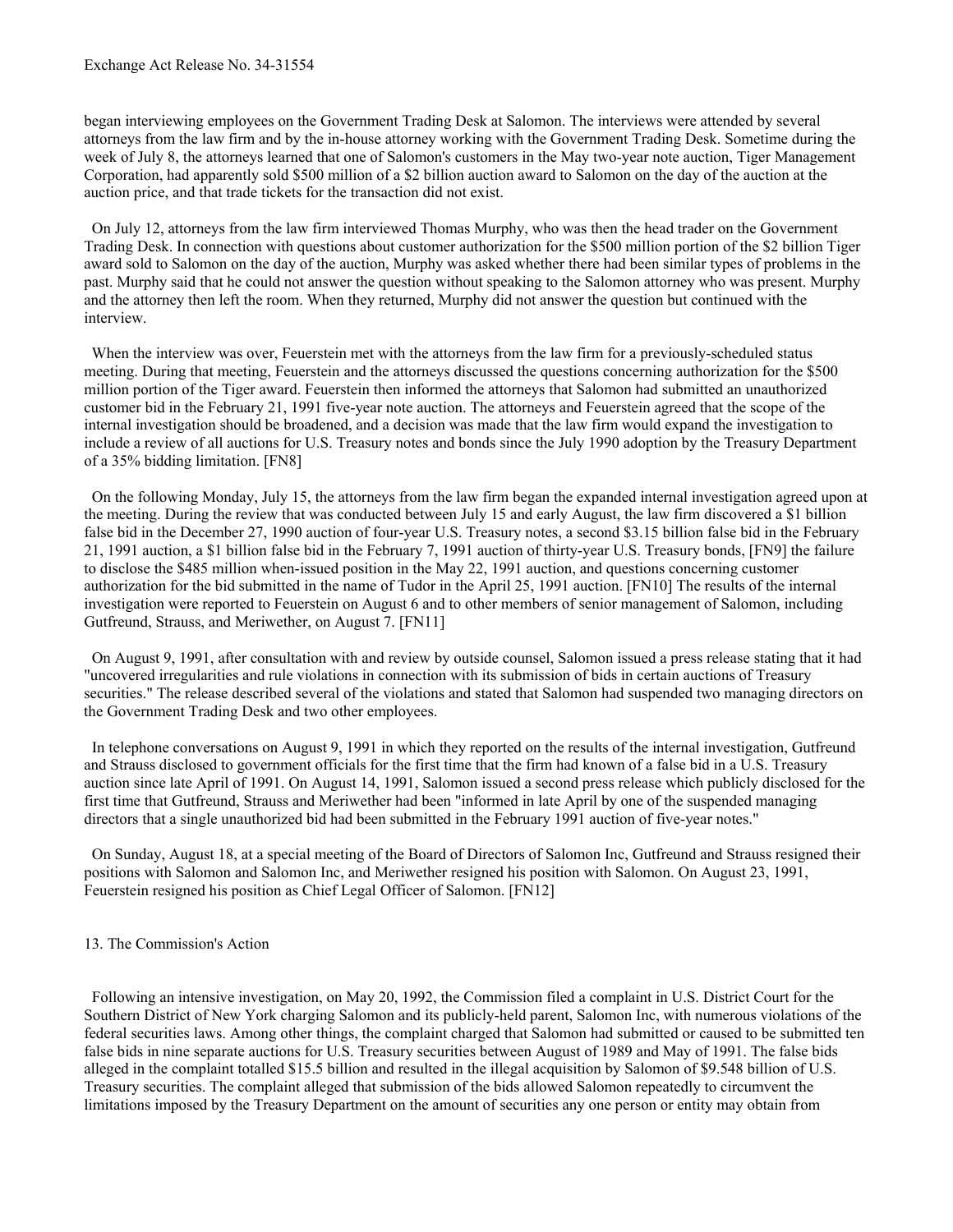# auctions of U.S. Treasury securities. [FN13]

Simultaneously with the filing of the action, Salomon and Salomon Inc consented, without admitting or denying the allegations of the complaint, to the entry of a Final Judgment of Permanent Injunction and Other Relief. The Judgment required, among other things, that Salomon pay the amount of \$290 million, representing a payment of \$190 million to the United States Treasury as civil penalties and asset forfeitures and a payment of \$100 million to establish a civil claims fund to be administered by a Fund Administrator appointed by the Court.

On May 20, 1992, the Commission also instituted and settled, pursuant to an Offer of Settlement submitted by Salomon, an administrative proceeding against the firm pursuant to Section 15(b) of the Exchange Act. In that proceeding, the Commission found that Salomon had failed, in connection with the facts described in this Order, reasonably to supervise a person subject to its supervision with a view to preventing violations of the federal securities laws.

# B. FINDINGS

# 1. Legal Principles

Section 15(b)(4)(E) of the Exchange Act authorizes the Commission to impose sanctions against a broker-dealer if the firm has:

failed reasonably to supervise, with a view to preventing violations [of federal securities laws], another person who commits such a violation, if such person is subject to his supervision. Section 15(b)(6) of the Exchange incorporates Section 15(b)(4)(E) by reference and authorizes the Commission to impose sanctions for deficient supervision on individuals associated with broker-dealers.

The principles which govern this proceeding are well-established by the Commission's cases involving failure to supervise. The Commission has long emphasized that the responsibility of broker-dealers to supervise their employees is a critical component of the federal regulatory scheme. [FN14] As the Commission stated in Wedbush Securities, Inc.: [FN15]

In large organizations it is especially imperative that those in authority exercise particular vigilance when indications of irregularity reach their attention.

The supervisory obligations imposed by the federal securities laws require a vigorous response even to indications of wrongdoing. Many of the Commission's cases involving a failure to supervise arise from situations where supervisors were aware only of "red flags" or "suggestions" of irregularity, rather than situations where, as here, supervisors were explicitly informed of an illegal act. [FN16]

Even where the knowledge of supervisors is limited to "red flags" or "suggestions" of irregularity, they cannot discharge their supervisory obligations simply by relying on the unverified representations of employees. [FN17] Instead, as the Commission has repeatedly emphasized, "[t]here must be adequate follow-up and review when a firm's own procedures detect irregularities or unusual trading activity...." [FN18] Moreover, if more than one supervisor is involved in considering the actions to be taken in response to possible misconduct, there must be a clear definition of the efforts to be taken and a clear assignment of those responsibilities to specific individuals within the firm. [FN19]

#### 2. The Failure to Supervise

As described above, in late April of 1991 three supervisors of Paul Mozer-- John Meriwether, Thomas Strauss, and John Gutfreund--learned that Mozer had submitted a false bid in the amount of \$3.15 billion in an auction of U.S. Treasury securities. Those supervisors learned that Mozer had said that the bid had been submitted to obtain additional securities for another trading area of the firm. They also learned that Mozer had contacted an employee of the customer whose name was used on the bid and falsely told that individual that the bid was an error. The supervisors also learned that the bid had been the subject of a letter from the Treasury Department to the customer and that Mozer had attempted to persuade the customer not to inform the Treasury Department that the bid had not been authorized. The supervisors were also informed by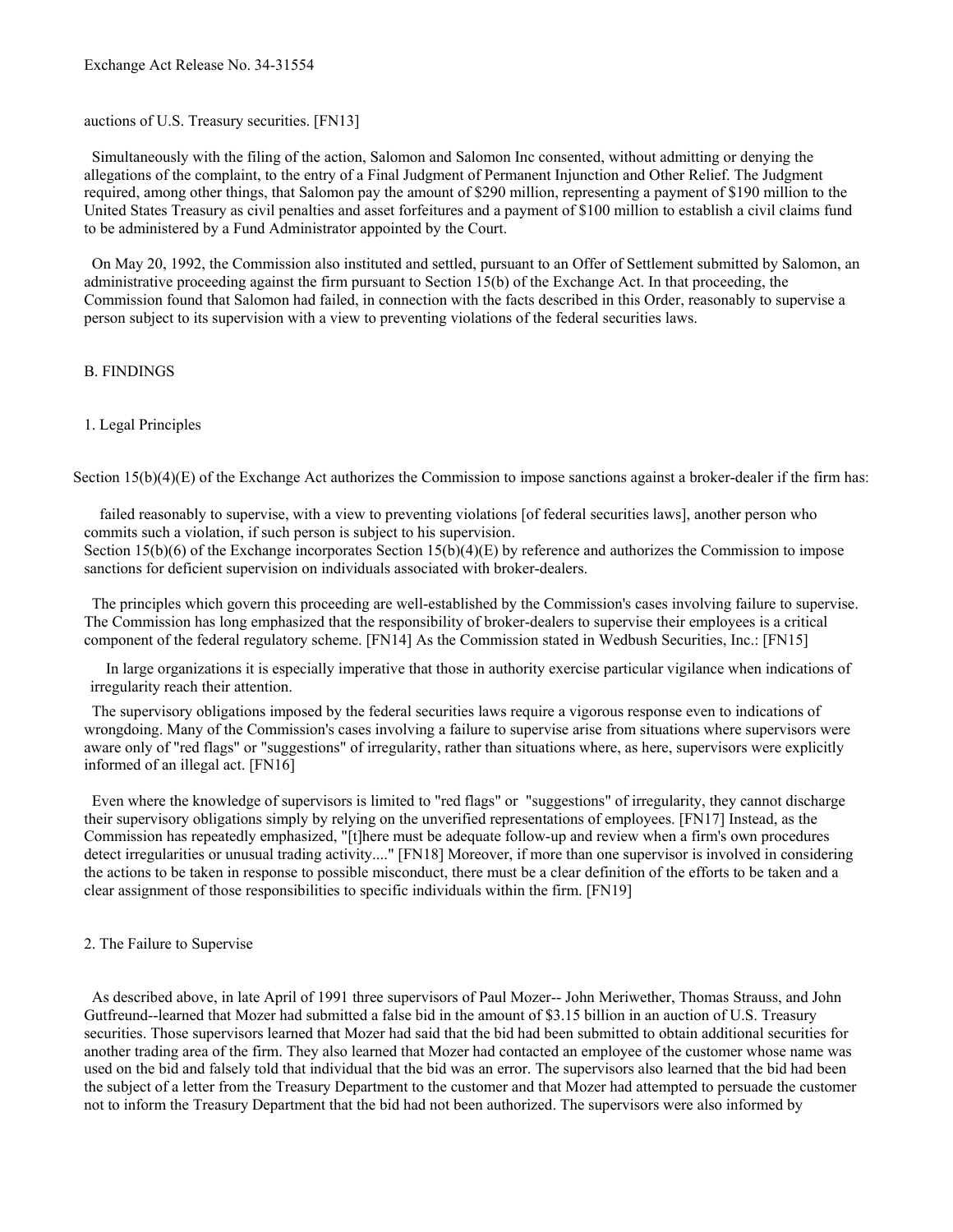Salomon's chief legal officer that the submission of the false bid appeared to be a criminal act.

The information learned by the supervisors indicated that a high level employee of the firm with significant trading discretion had engaged in extremely serious misconduct. As the cases described above make clear, this information required, at a minimum, that the supervisors take action to investigate what had occurred and whether there had been other instances of unreported misconduct. While they could look to counsel for guidance, they had an affirmative obligation to undertake an appropriate inquiry. If they were unable to conduct the inquiry themselves or believed it was more appropriate that the inquiry be conducted by others, they were required to take prompt action to ensure that others in fact undertook those efforts. Such an inquiry could have been conducted by the legal or compliance departments of the firm, outside counsel, or others who had the ability to investigate the matter adequately. The supervisors were also required, pending the outcome of such an investigation, to increase supervision of Mozer and to place appropriate limitations on his activities.

The failure to recognize the need to take action to limit the activities of Mozer in light of his admitted misconduct is particularly troubling because Gutfreund and Strauss did place limitations on Mozer's conduct in connection with the June two-year U.S. Treasury note auction at a time when they thought the firm had not engaged in misconduct, but press reports had raised questions about the firm's activities. Although they had previously been informed that a serious violation had in fact been committed by Mozer, they failed for over three months to take any action to place limitations on his activities to deal with that misconduct.

The need to take prompt action was all the more critical in view of the fact that the potential unlawful conduct had taken place in the market for U.S. Treasury securities. The integrity of that market is of vital importance to the capital markets of the United States, as well as to capital markets worldwide, and Salomon occupied a privileged role as a governmentdesignated primary dealer. The failure of the supervisors to take vigorous action to address known misconduct by the head of the firm's Government Trading Desk caused unnecessary risks to the integrity of this important market.

To discharge their obligations, the supervisors should at least have taken steps to ensure that someone within the firm questioned other employees on the Government Trading Desk, such as the desk's clerk or the other managing director on the Desk. Since the supervisors were informed that Mozer had said that he submitted the false bid to obtain additional securities for another trading desk of the firm, they should also have specifically investigated any involvement of that area of the firm in the matter. The supervisors should also have reviewed, or ensured that others reviewed, documentation concerning the February 21, 1991 auction. Such a review would have revealed, at a minimum, that a second false bid had been submitted in the auction and that false trade tickets and customer confirmations had been created in connection with both false bids. Those facts would have raised serious questions about the operations of the Government Trading Desk, and inquiries arising from those questions might well have led to discovery of the additional false bids described above. For instance, two of the other false bids, those submitted in the December 27, 1990 and February 7, 1991 auctions, involved the same pattern of fictitious sales to and from customer accounts and the suppression of customer confirmations used in connection with the February 21, 1991 auction. Inasmuch as Mozer had admitted to committing one apparently criminal act, the supervisors had reason to be skeptical of Mozer's assurances that he had not engaged in other misconduct.

Each of the three supervisors apparently believed that someone else would take the supervisory action necessary to respond to Mozer's misconduct. There was no discussion, however, among any of the supervisors about what action should be taken or about who would be responsible for taking action. Instead, each of the supervisors assumed that another would act. In situations where supervisors are aware of wrongdoing, it is imperative that they take prompt and unequivocal action to define the responsibilities of those who are to respond to the wrongdoing. The supervisors here failed to do that. As a result, although there may be varying degrees of responsibility, each of the supervisors bears some measure of responsibility for the collective failure of the group to take action.

After the disclosure of one unauthorized bid to Meriwether, Mozer committed additional violations in connection with the submission of two subsequent unauthorized customer bids. Had limits been placed on his activities after the one unauthorized bid was disclosed, these violations might have been prevented. While Mozer was told by Meriwether that his conduct was career- threatening and that it would be reported to senior management and to the government, these efforts were not a sufficient supervisory response under the circumstances. The supervisors were required to take action reasonably designed to prevent a repetition of the misconduct that had been disclosed to them. They could, for instance, have temporarily limited Mozer's activities so that he was not involved in the submission of customer bids pending an adequate review of what had occurred in the February 21, 1991 auction, or they could have instituted procedures to require verification of customer bids.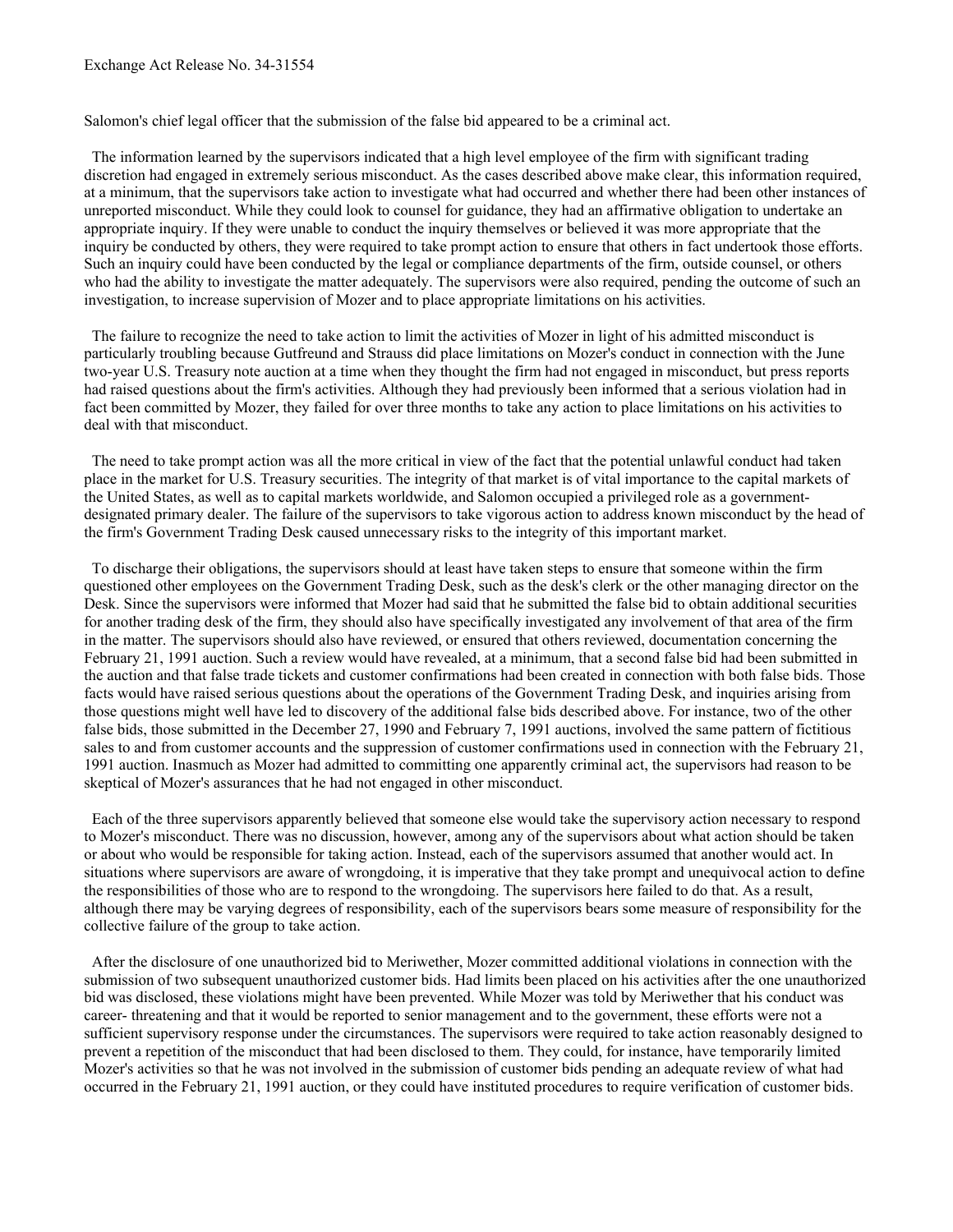Under the circumstances of this case, the failure of the supervisors to take action to discipline Mozer or to limit his activities constituted a serious breach of their supervisory obligations. Gutfreund, Strauss and Meriwether thus each failed reasonably to supervise Mozer with a view to preventing violations of the federal securities laws. [FN20]

As Chairman and Chief Executive Officer of Salomon, Gutfreund bore ultimate responsibility for ensuring that a prompt and thorough inquiry was undertaken and that Mozer was appropriately disciplined. A chief executive officer has ultimate affirmative responsibility, upon learning of serious wrongdoing within the firm as to any segment of the securities market, to ensure that steps are taken to prevent further violations of the securities laws and to determine the scope of the wrongdoing. He failed to ensure that this was done. Gutfreund also undertook the responsibility to report the matter to the government, but failed to do so, although he was urged to make the report on several occasions by other senior executives of Salomon. The disclosure was made only after an internal investigation prompted by other events. Gutfreund's failure to report the matter earlier is of particular concern because of Salomon's role in the vitally-important U.S. Treasury securities market. The reporting of the matter to the government was also the only action under consideration within the firm to respond to Mozer's actions. The failure to make the report thus meant that the firm failed to take any action to respond to Mozer's misconduct.

Once improper conduct came to the attention of Gutfreund, he bore responsibility for ensuring that the firm responded in a way that recognized the seriousness and urgency of the situation. In our view, Gutfreund did not discharge that responsibility.

Strauss, as the President of Salomon, was the official within the firm to whom Meriwether first took the matter of Mozer's misconduct for appropriate action. As its president, moreover, Strauss was responsible for the operations of Salomon as a brokerage firm. [FN21] Though he arranged several meetings to discuss the matter, Strauss failed to direct that Meriwether, Feuerstein, or others within the firm take the steps necessary to respond to the matter. Even if Strauss assumed that Meriwether or Feuerstein had taken the responsibility to address the matter, he failed to follow-up and ascertain whether action had in fact been taken. Moreover, it subsequently became clear that no meaningful action was being taken to respond to Mozer's misconduct. Under these circumstances, Strauss retained his supervisory responsibilities as the president of the brokerage firm, and he failed to discharge those responsibilities.

Meriwether was Mozer's direct supervisor and the head of all fixed- income trading activities at Salomon. Meriwether had also been designated by the firm as the person responsible for supervising the firm's fixed-income trading activities, including the activities of the Government Trading Desk.

When he first learned of Mozer's misconduct, Meriwether promptly took the matter to senior executives within the firm. In so doing, he took appropriate and responsible action. However, Meriwether's responsibilities did not end with communication of the matter to more senior executives. He continued to bear direct supervisory responsibility for Mozer after he had reported the false bid to others within the firm. As a result, until he was instructed not to carry out his responsibilities as Mozer's direct supervisor, Meriwether was required to take appropriate supervisory action. Meriwether's efforts in admonishing Mozer and telling him that his misconduct would be reported to the government were not sufficient under the circumstances to discharge his supervisory responsibilities.

# C. DONALD M. FEUERSTEIN

Donald Feuerstein, Salomon's chief legal officer, was informed of the submission of the false bid by Paul Mozer in late April of 1991, at the same time other senior executives of Salomon learned of that act. Feuerstein was present at the meetings in late April at which the supervisors named as respondents in this proceeding discussed the matter. In his capacity as a legal adviser, Feuerstein did advise Strauss and Gutfreund that the submission of the bid was a criminal act and should be reported to the government, and he urged them on several occasions to proceed with disclosure when he learned that the report had not been made. However, Feuerstein did not direct that an inquiry be undertaken, and he did not recommend that appropriate procedures, reasonably designed to prevent and detect future misconduct, be instituted, or that other limitations be placed on Mozer's activities. Feuerstein also did not inform the Compliance Department, for which he was responsible as Salomon's chief legal officer, of the false bid. [FN22]

Unlike Gutfreund, Strauss and Meriwether, however, Feuerstein was not a direct supervisor of Mozer at the time he first learned of the false bid. Because we believe this is an appropriate opportunity to amplify our views on the supervisory responsibilities of legal and compliance officers in Feuerstein's position, we have not named him as a respondent in this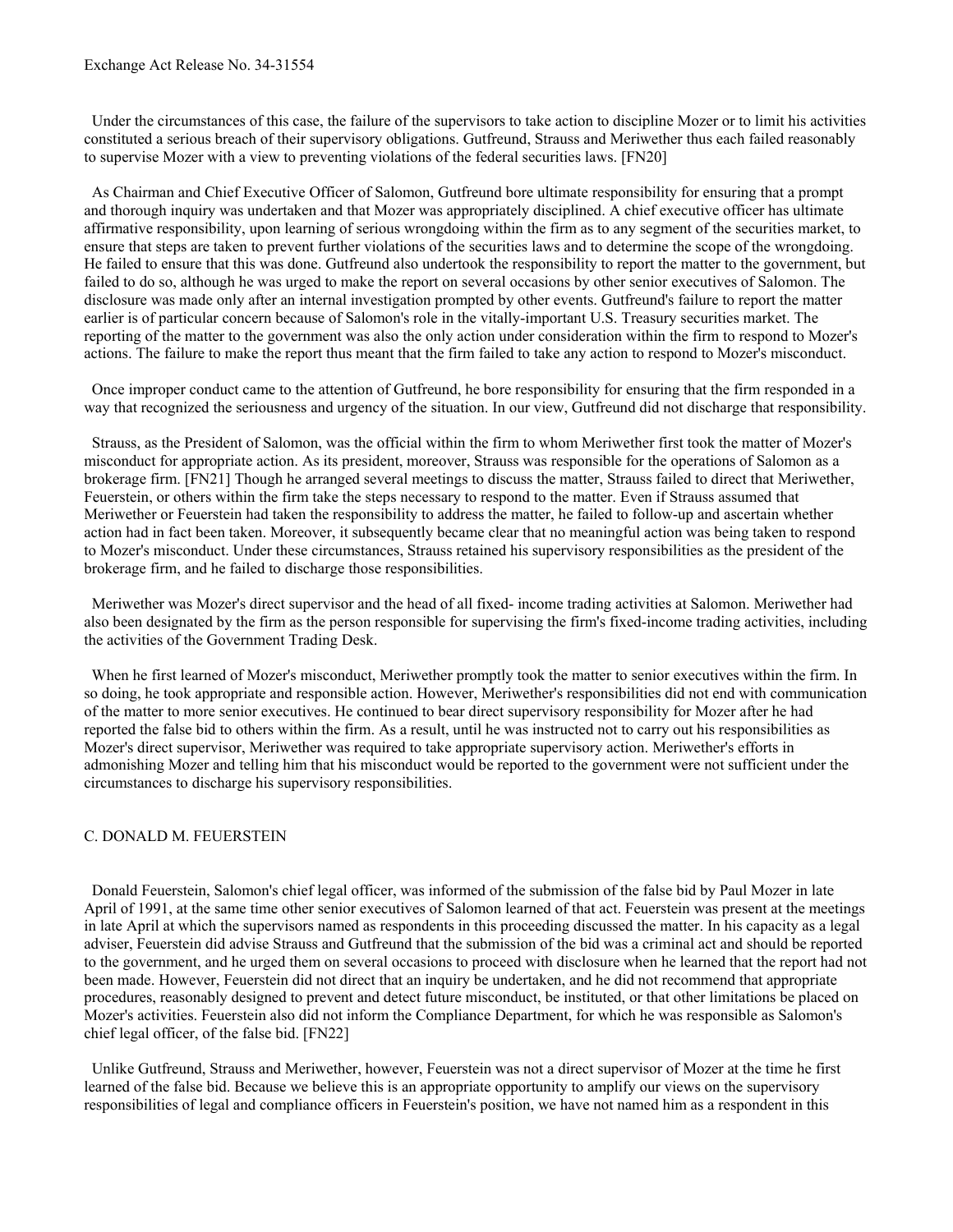proceeding. [FN23] Instead, we are issuing this report of investigation concerning the responsibilities imposed by Section 15(b)(4)(E) of the Exchange Act under the circumstances of this case.

Employees of brokerage firms who have legal or compliance responsibilities do not become "supervisors" for purposes of Sections  $15(b)(4)(E)$  and  $15(b)(6)$  solely because they occupy those positions. Rather, determining if a particular person is a "supervisor" depends on whether, under the facts and circumstances of a particular case, that person has a requisite degree of responsibility, ability or authority to affect the conduct of the employee whose behavior is at issue. [FN24] Thus, persons occupying positions in the legal or compliance departments of broker-dealers have been found by the Commission to be "supervisors" for purposes of Sections  $15(b)(4)(E)$  and  $15(b)(6)$  under certain circumstances. [FN25]

In this case, serious misconduct involving a senior official of a brokerage firm was brought to the attention of the firm's chief legal officer. That individual was informed of the misconduct by other members of senior management in order to obtain his advice and guidance, and to involve him as part of management's collective response to the problem. Moreover, in other instances of misconduct, that individual had directed the firm's response and had made recommendations concerning appropriate disciplinary action, and management had relied on him to perform those tasks.

Given the role and influence within the firm of a person in a position such as Feuerstein's and the factual circumstances of this case, such a person shares in the responsibility to take appropriate action to respond to the misconduct. Under those circumstances, we believe that such a person becomes a "supervisor" for purposes of Sections  $15(b)(4)(E)$  and  $15(b)(6)$ . As a result, that person is responsible, along with the other supervisors, for taking reasonable and appropriate action. It is not sufficient for one in such a position to be a mere bystander to the events that occurred.

Once a person in Feuerstein's position becomes involved in formulating management's response to the problem, he or she is obligated to take affirmative steps to ensure that appropriate action is taken to address the misconduct. For example, such a person could direct or monitor an investigation of the conduct at issue, make appropriate recommendations for limiting the activities of the employee or for the institution of appropriate procedures, reasonably designed to prevent and detect future misconduct, and verify that his or her recommendations, or acceptable alternatives, are implemented. If such a person takes appropriate steps but management fails to act and that person knows or has reason to know of that failure, he or she should consider what additional steps are appropriate to address the matter. These steps may include disclosure of the matter to the entity's board of directors, resignation from the firm, or disclosure to regulatory authorities. [FN26]

These responsibilities cannot be avoided simply because the person did not previously have direct supervisory responsibility for any of the activities of the employee. Once such a person has supervisory obligations by virtue of the circumstances of a particular situation, he must either discharge those responsibilities or know that others are taking appropriate action.

# V. ORDER

In view of the foregoing, the Commission deems it appropriate and in the public interest to impose the sanctions specified in the Offers of Settlement submitted by John H. Gutfreund, Thomas W. Strauss, and John W. Meriwether.

# Accordingly, IT IS HEREBY ORDERED that:

- A. John H. Gutfreund be, and he hereby is:
- (i) ordered to comply with his undertaking not to associate in the future in the capacity of Chairman or Chief Executive Officer with any broker, dealer, municipal securities dealer, investment company or investment adviser regulated by the Commission; and
- (ii) ordered to pay to the United States Treasury a civil penalty aggregating \$100,000 pursuant to Section  $21B(a)(4)$  of the Exchange Act;
- B. Thomas W. Strauss be, and he hereby is:
- (i) suspended from associating with any broker, dealer, municipal securities dealer, investment company or investment adviser for a period of six (6) months; and
- (ii) ordered to pay to the United States Treasury a civil penalty aggregating \$75,000 pursuant to Section 21B(a)(4) of the Exchange Act;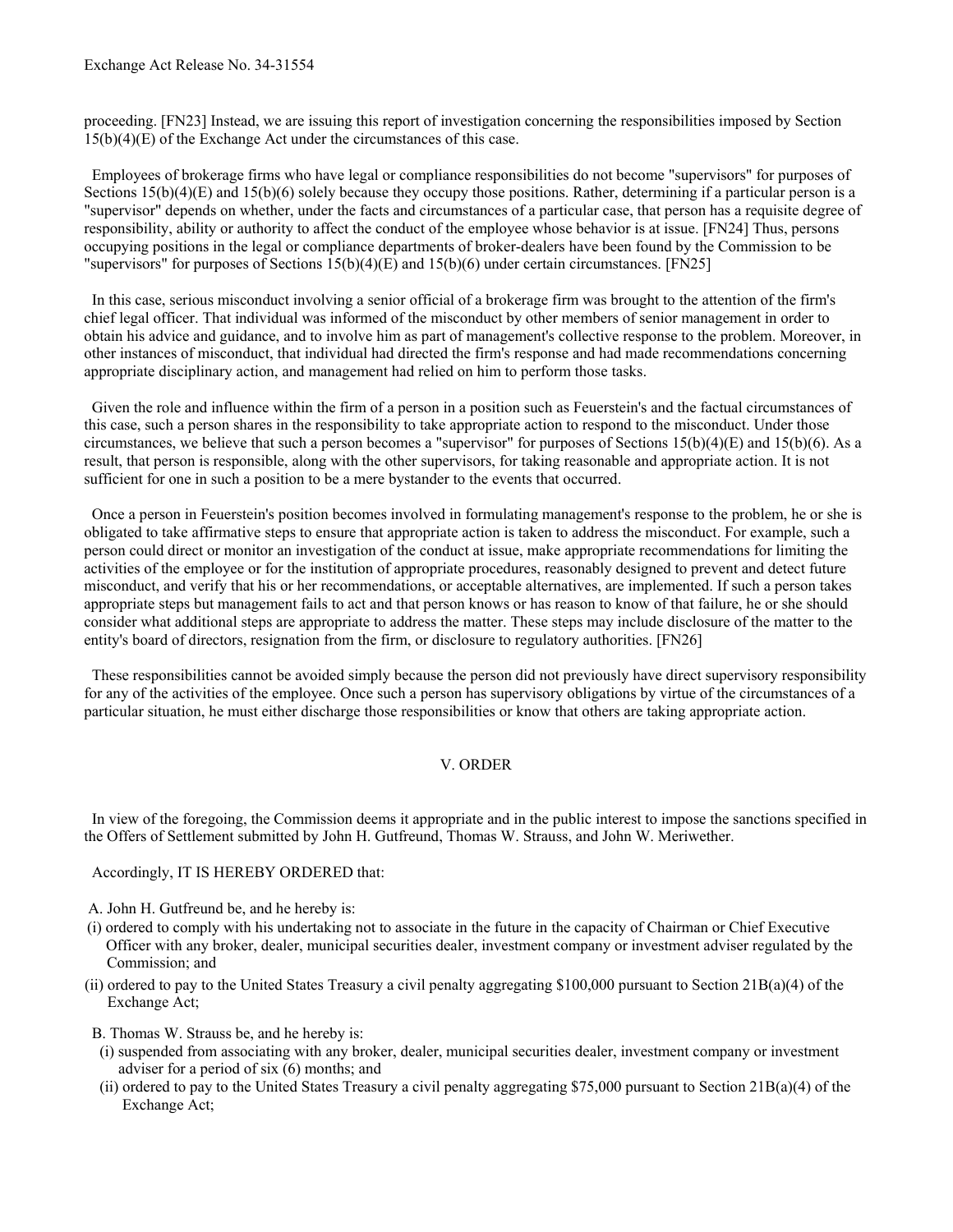C. John W. Meriwether be, and he hereby is:

- (i) suspended from associating with any broker, dealer, municipal securities dealer, investment company or investment adviser for a period of three (3) months; and
- (ii) ordered to pay to the United States Treasury a civil penalty aggregating \$50,000 pursuant to Section 21B(a)(4) of the Exchange Act.

By the Commission.

Jonathan G. Katz

**Secretary** 

FN1 Section 21(a) of the Exchange Act authorizes the Commission to investigate whether any person has violated the Exchange Act and the rules thereunder and, in its discretion, to publish a report concerning such investigations.

FN2 The findings herein are solely for the purposes of this proceeding and are not binding on any other person or entity named as a respondent in any other proceeding.

FN3 The Treasury Department adopted the 35% limitation in July of 1990 after Salomon submitted several large bids in amounts far in excess of the amount of securities to be auctioned. Prior to July of 1990, the Treasury Department had not placed limitations on the amount of bids that could be submitted but had limited the maximum amount that any single bidder could purchase in an auction to 35% of the auction amount.

The Salomon bids which led to the adoption of the 35% bidding limitation were submitted at the direction of Paul Mozer. Mozer was angered by the adoption of the new bidding limitation and he expressed his disagreement with the decision to adopt the new rule to officials at the Treasury Department and in several news articles. Mozer also registered his anger through his bidding activity in the Treasury auction the following day. In an auction for \$8 billion of seven- year U.S. Treasury notes on July 11, 1990, Mozer entered 11 bids at the maximum 35% amount at successive yields between 8.60% and 8.70%. The successful bids in the auction were between 8.55% and 8.58%, and the bids submitted by Mozer were intended as protest bids.

FN4 The actual name placed on the tender form was "Warburg Asset Management." The correct name of the account at the time was Mercury Asset Management, though Salomon employees often referred to the account as "Warburg Asset Management."

FN5 Sometime after the meetings in late April, Meriwether informed Mozer that a decision had been made to report the false bid to the government.

FN6 Within several days of the meeting with Gutfreund, Meriwether asked a Salomon in-house attorney and managing director who regularly worked on matters pertaining to the Government Trading Desk to provide him with historical information concerning the 35% bidding limitation. When he made the request, Meriwether also informed the attorney of the submission of the false bid in the February 21, 1991 auction by Mozer. The attorney furnished Meriwether with the information he had requested in early May. Meriwether and the attorney did not subsequently discuss the matter.

FN7 Prior to the auction for the May two-year notes, one of Salomon's customers asked the firm to finance a very large position in the issue in the repo market. Mozer was in favor of financing that position. However, because Salomon and two other customers had bid for and received approximately 86% of the two- year notes at the May 22, 1991 auction, a decision to finance the customer's position would mean that Salomon was financing over 100% of the issue. Because of concerns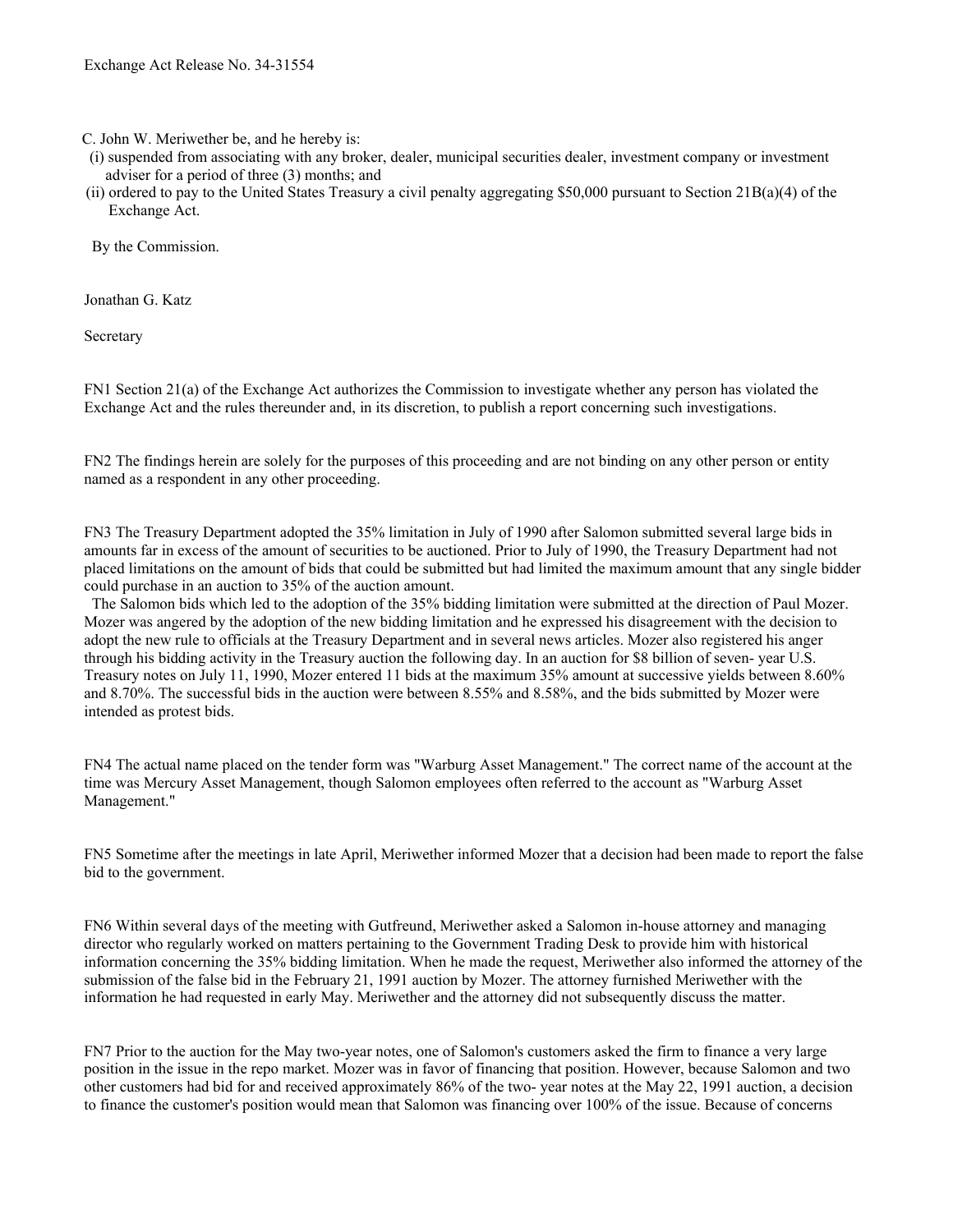about the propriety of that action, Meriwether decided, in a meeting with Mozer and several other managing directors on May 28, 1991, that the firm would not finance the customer's position.

FN8 Feuerstein also told the lawyers that he had advised senior management that for business reasons the false bid should be reported to the government. He then asked the lawyers to research the question of Salomon's legal duty to report the false bid. Several weeks later, the law firm advised Salomon that, based on the research it had conducted, it was unable to provide any conclusive answer to the question.

FN9 The bid submitted by Salomon in the February 7, 1991 auction was the result of a failed practical joke which employees of the firm had intended to play against a sales manager in the San Francisco office of Salomon who was scheduled to retire on the day after the auction.

FN10 As with the false bids submitted in the February 21, 1991 auction, the false bids in the December 27, 1990 and February 7, 1991 auctions were accompanied by fictitious sales of auction allocations received in response to the false bids to accounts in the names of customers and then back to Salomon, all at the auction price. In addition, in each of those instances, the normal procedures of Salomon were also overridden and confirmations for the fictitious transactions were not sent to the customers.

FN11 Members of the Boards of Directors of Salomon and its parent, Salomon Inc, were not notified of Mozer's disclosure that he had submitted a false bid in the February 21, 1991 auction until August 8, 1991, when they were informed of the results of the internal investigation and that management had learned in late April of the false bid.

FN12 Since their resignations in August of 1991, neither the Respondents nor Feuerstein have been associated in any capacity with any entity regulated by the Commission.

FN13 The Commission's complaint also charged that Salomon and Salomon Inc had engaged in a number of other violations of the federal securities laws. The complaint alleged that the August 9, 1991 press release failed to state material facts by not disclosing that members of senior management had known of the false bid in the February 21, 1991 auction since late April, that Salomon had engaged in prearranged trades in U.S. Treasury securities in 1986 with other firms to create the false appearance that the firm had sustained approximately \$168 million of trading losses for income tax purposes, that Salomon had engaged in a practice of overstating the amount of customer orders for debt securities of certain government-sponsored enterprises ("GSEs") in discussions with representatives of the GSEs prior to the primary distributions of those securities, and that the firm had engaged in a practice of purchasing medium term notes from corporate issuers as principal while representing to those issuers that the notes had been purchased as agent for a customer.

FN14 Smith Barney, Harris Upham & Co., Exchange Act Release No. 21,813 (March 5, 1985).

FN15 48 S.E.C. 963, 967 (1988).

FN16 See, e.g., William L. Vieira, Exchange Act Release No. 26576 (February 26, 1989); Nicholas A. Bocella, Exchange Act Release No. 26574 (February 7, 1989); First Albany Corporation, Exchange Act Release No. 30515 (March 25, 1992).

FN17 See Shearson Lehman Hutton Inc., Exchange Act Release No. 26,766 (April 28, 1989); Prudential-Bache Securities, Inc., Exchange Act Release No. 22755 (January 2, 1986).